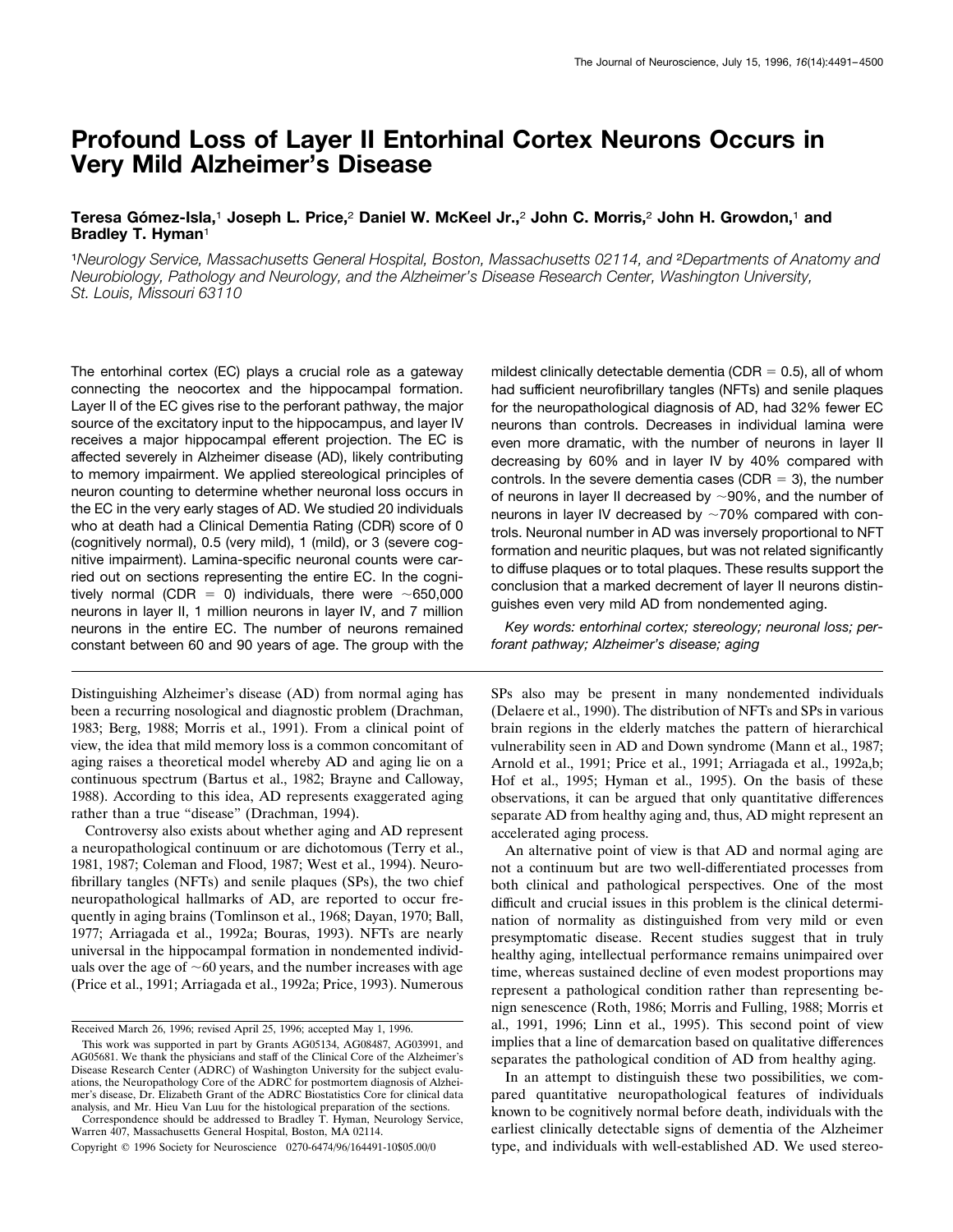**Table 1. Neuronal counts in the entire EC for control subjects**

| Case      | <b>CDR</b> | Age | <b>Sex</b> | Number of Reference<br>neurons $\times$<br>$10^{6}$ | volume<br>(cm <sup>3</sup> ) | Neuronal density<br>(newrons/<br>$mm^3 \times 10^3$ |
|-----------|------------|-----|------------|-----------------------------------------------------|------------------------------|-----------------------------------------------------|
| 1         | $\Omega$   | 60  | F          | 6.18                                                | 1.04                         | 59                                                  |
| 2         | $\theta$   | 61  | М          | 7.14                                                | 1.30                         | 55                                                  |
| 3         | $\theta$   | 70  | F          | 6.89                                                | 0.90                         | 77                                                  |
| 4         | $\Omega$   | 73  | F          | 8.70                                                | 0.96                         | 91                                                  |
| 5         | $\theta$   | 75  | F          | 5.89                                                | 0.80                         | 74                                                  |
| 6         | $\theta$   | 76  | F          | 7.64                                                | 1.17                         | 65                                                  |
| 7         | $\Omega$   | 80  | М          | 5.06                                                | 0.83                         | 61                                                  |
| 8         | $\theta$   | 83  | М          | 8.46                                                | 0.99                         | 85                                                  |
| 9         | $\theta$   | 83  | F          | 6.90                                                | 0.84                         | 82                                                  |
| 10        | $\theta$   | 89  | М          | 6.26                                                | 0.91                         | 69                                                  |
| Average   |            | 75  |            | 6.91                                                | 0.97                         | 72                                                  |
| <b>SD</b> |            | 9   |            | 1.13                                                | 0.15                         | 12                                                  |

logically based cell-counting techniques to assess the structural integrity of the entorhinal cortex (EC). The EC was chosen because it is highly selectively vulnerable in AD (Hyman et al., 1984, 1986; Arnold et al., 1991; Braak and Braak, 1991; Price et al., 1991; Arriagada et al., 1992a; Fukutani et al., 1995; Solodkin and Van Hoesen, 1996). Moreover, layers II and IV of the EC are among the first regions affected with tangles in Down syndrome and in normal aging (Mann and Esiri, 1989; Price et al., 1991; Arriagada et al., 1992b; Hyman et al., 1995). The EC lies in a critical path in neural systems related to memory; it receives afferents from widespread association and limbic areas, projects to the dentate gyrus of the hippocampal formation, receives afferents from the hippocampus, and sends afferents back to association neocortex (Rosene and Van Hoesen, 1987; Zola-Morgan et al., 1994). Damage of the EC and related structures is associated with memory impairment (Leonard et al., 1995). Because memory impairment frequently is the earliest symptom of AD, we reasoned that neuropathological changes and neuronal loss in the EC might contribute to memory impairment at the very mild stages of AD.

#### **MATERIALS AND METHODS**

We performed neuronal counts in the EC from 20 individuals whose cognitive status before death was known. Clinical and neuropathological observations from these cases have been published previously (Morris et al., 1991, 1996; Price et al., 1991; Berg et al., 1993; McKeel et al., 1993; Price, 1993). All cases were evaluated clinically in the Memory and Aging Project of the Washington University Alzheimer's Disease Research Center (ADRC).

Of the 20, 9 (2 CDR = 0, 3 CDR = 0.5, 4 CDR = 3) were part of a longitudinal study and had undergone enrollment procedures that included validated inclusionary and exclusionary criteria to diagnose dementia of the Alzheimer type (Berg et al., 1982; Morris et al., 1988) and assess cognitive status according to the Washington University Clinical Dementia Rating (CDR) (Morris, 1993). Control subjects met all exclusionary criteria but were not demented. Recruitment, entry characteristics, and assessment methods have been described previously (Berg et al., 1982). In brief, subjects were recruited from the greater St. Louis metropolitan community and examined by experienced physicians at entry and at  $\sim$ 12–18 month intervals thereafter. Of the nine cases, seven were assessed within 1 year of their death and one was assessed 2 years before death. The ninth case (rated CDR = 0) was assessed 6.4 years before death; in this case, an extensive retrospective interview with close relatives shortly after the subject's death was used to confirm the CDR. Of note, the two  $CDR = 0$  individuals were among the oldest examined, ages 80 and 89. In three of the four cases with a CDR score  $= 0.5$ , there was slight initial disagreement between the examining clinicians and the

| Table 2. Neuronal counts per lamina for control subjects |  |  |  |  |  |  |
|----------------------------------------------------------|--|--|--|--|--|--|
|----------------------------------------------------------|--|--|--|--|--|--|

|         |            | Number of neurons $\times 10^6$ |      |                             |      |              |  |  |  |
|---------|------------|---------------------------------|------|-----------------------------|------|--------------|--|--|--|
| Case    | <b>CDR</b> | Laver I                         |      | Layer II Layer III Layer IV |      | Layers V, VI |  |  |  |
| 1       | $\theta$   | 0.031                           | 0.54 | 3.03                        | 0.79 | 1.80         |  |  |  |
| 2       | 0          | 0.059                           | 0.65 | 3.09                        | 1.40 | 1.93         |  |  |  |
| 3       | 0          | 0.025                           | 0.79 | 3.32                        | 1.24 | 1.51         |  |  |  |
| 4       | $\theta$   | 0.024                           | 0.65 | 4.71                        | 1.23 | 2.09         |  |  |  |
| 5       | 0          | 0.011                           | 0.70 | 3.18                        | 0.78 | 1.22         |  |  |  |
| 6       | 0          | 0.044                           | 0.81 | 4.19                        | 0.86 | 1.74         |  |  |  |
| 7       | $\theta$   | 0.043                           | 0.31 | 2.69                        | 0.91 | 1.11         |  |  |  |
| 8       | 0          | 0.019                           | 0.68 | 3.88                        | 1.22 | 2.66         |  |  |  |
| 9       | $\theta$   | 0.022                           | 0.61 | 3.92                        | 0.94 | 1.41         |  |  |  |
| 10      | 0          | 0.022                           | 0.73 | 3.24                        | 0.95 | 1.32         |  |  |  |
| Average |            | 0.03                            | 0.65 | 3.52                        | 1.03 | 1.68         |  |  |  |
| SD      |            | 0.014                           | 0.14 | 0.62                        | 0.22 | 0.47         |  |  |  |

reviewer; these cases were rated as  $CDR = 0/0.5$  to denote "questionable" dementia. These cases were treated as  $CDR = 0.5$  subjects, because clinical evaluation raised the question of "very mild" dementia.

The standardized clinical assessment included semistructured interviews with the subject and a collateral source (usually the spouse or other close relative) and several brief cognitive scales, including the collateral source-derived Dementia Scale of Blessed (Blessed et al., 1968), the Aphasia Battery (Faber-Langendoen et al., 1988), and the Short Portable Mental Status Questionnaire (Pfeiffer, 1975). Symptoms of depression in the subject were solicited both by self-report and from the collateral source at each time of evaluation (Knesevich et al., 1983). The assessment protocol provided information sufficient for the clinician to determine the presence of dementia and, when present, to stage dementia severity according to the CDR, in which a score of 0 indicates no cognitive impairment and a score of 0.5, 1, 2, or 3 indicates very mild, mild, moderate, or severe dementia (Hughes et al., 1982; Morris, 1993). The CDR is a global measure of dementia severity and is scored solely on clinical information without reference to psychometric performance. Reports by the collateral informant of functional decline in the subject's performance of usual activities can indicate accurately the earliest symptoms of AD at the CDR 0.5 stage (Morris, 1991). At entry and every 2



*Figure 1.* No statistically significant differences in the total number of neurons in the EC were observed in the nondemented group (CDR  $= 0$ ;  $n = 10$ ) according to age ( $r = 0.0001$ ,  $p = 0.98$ , NS).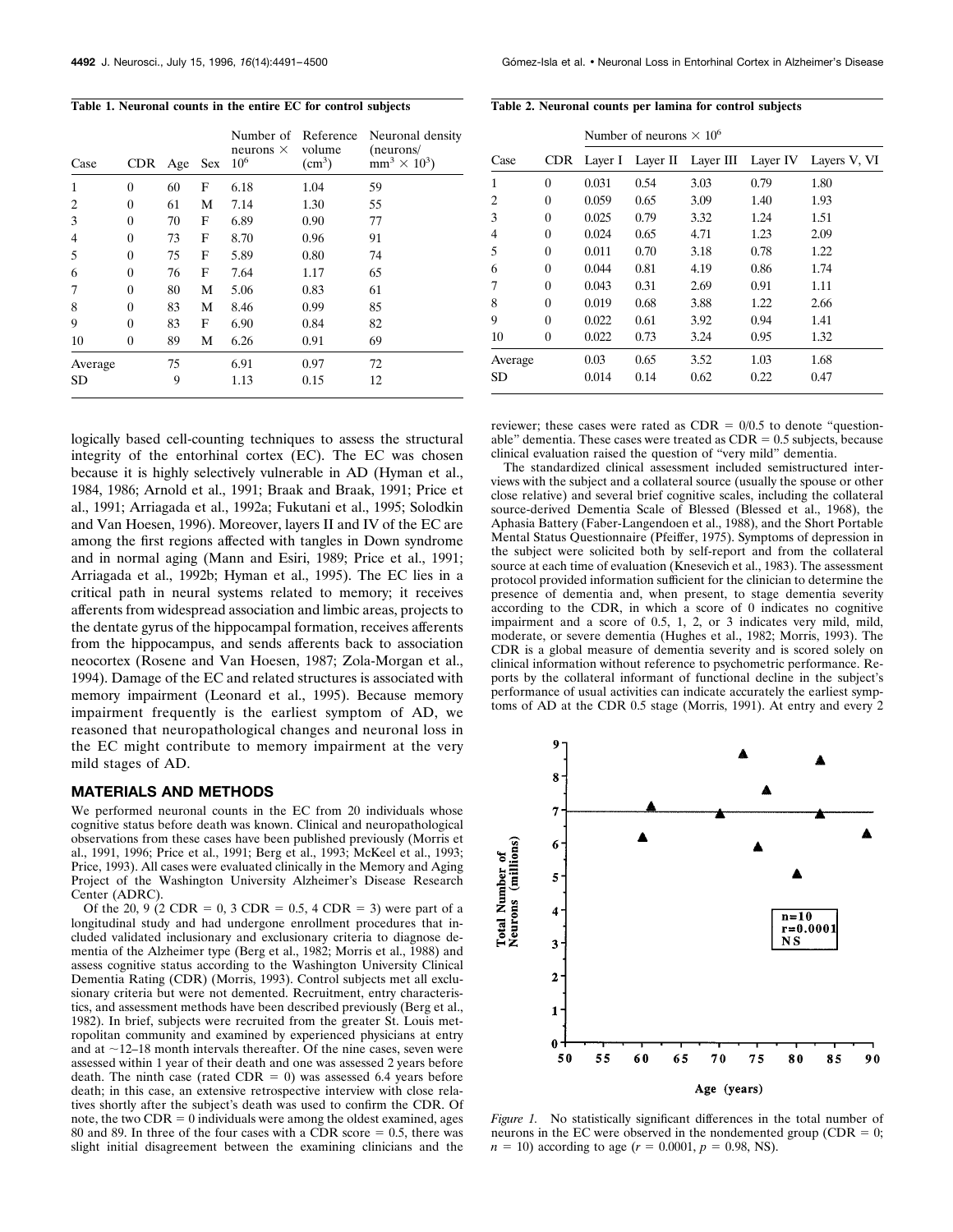

*Figure 2.* No statistically significant differences in the number of neurons per layer in the EC were observed in the nondemented group (CDR = 0;  $n = 10$ ) according to age (layer II,  $r = 0.001$ ,  $p = 0.91$ ; layer III,  $r = 0.04$ ,  $p = 0.57$ ; layer IV,  $r = 0.05$ ,  $p = 0.54$ ; layers V, VI,  $r = 0.03$ ,  $p =$ 0.60, NS).

years thereafter, the collateral and subject interview portions of the assessment were videotaped for review by another clinician who provided a second CDR score.

The remaining 11 cases (8 CDR =  $0, 1$  CDR =  $0.5, 1$  CDR =  $1, 1$  $CDR = 3$ ) were evaluated postmortem only. Their cognitive status before death was established with a structured Retrospective Collateral Dementia (RCD) interview with a close relative, administered via telephone by a Memory and Aging Project physician. This interview is similar to the collateral interviews used in the premortem assessments and has been validated, allowing a CDR score to be assigned with reliability (Davis et al., 1991). All CDR determinations were made before neuropathological examination.

From the clinical assessments, the 20 subjects included in this study were subdivided into two groups. The AD group included the 10 clinically demented individuals rated CDR = 0.5 to 3 (mean age  $\pm$  SD = 84.2  $\pm$ 9.9 years; range, 67–95 years). All of them had a subsequent neuropathological diagnosis of definite AD (Khachaturian, 1985; Mirra et al., 1991). The control group was formed by the 10 individuals who were rated  $CDR = 0$  and therefore were believed to be cognitively normal (mean age  $\pm$  SD = 75  $\pm$  9 years; range 60–89 years). Although some of these cases had a few NFTs in the EC or scattered SPs, none of them met criteria for AD by neuropathological examination (Khachaturian, 1985; Mirra et al., 1991).

The brains were fixed within 36 hr after death by immersion in buffered

|  |  | Table 3. Neuronal counts in the entire EC for AD subjects |  |  |  |  |  |  |  |  |
|--|--|-----------------------------------------------------------|--|--|--|--|--|--|--|--|
|--|--|-----------------------------------------------------------|--|--|--|--|--|--|--|--|

| Case           | CDR Age |      | <b>Sex</b> | Total number<br>of neurons<br>$\times 10^6$ | Reference<br>volume<br>(cm <sup>3</sup> ) | Neuronal density<br>(neurons/<br>$mm^3 \times 10^3$ |
|----------------|---------|------|------------|---------------------------------------------|-------------------------------------------|-----------------------------------------------------|
| 1              | 0.5     | 85   | М          | 4.83                                        | 1                                         | 48                                                  |
| $\overline{2}$ | 0.5     | 86   | М          | 4.45                                        | 0.71                                      | 63                                                  |
| 3              | 0.5     | 95   | F          | 4.73                                        | 0.66                                      | 72                                                  |
| 4              | 0.5     | 95   | F          | 4.81                                        | 0.70                                      | 69                                                  |
| 5              | 1       | 86   | F          | 5.82                                        | 0.79                                      | 74                                                  |
| 6              | 3       | 67   | М          | 2.47                                        | 0.38                                      | 65                                                  |
| 7              | 3       | 71   | F          | 2.47                                        | 0.40                                      | 60                                                  |
| 8              | 3       | 77   | М          | 3.08                                        | 0.50                                      | 62                                                  |
| 9              | 3       | 85   | F          | 0.90                                        | 0.14                                      | 64                                                  |
| 10             | 3       | 95   | F          | 2.84                                        | 0.56                                      | 51                                                  |
| Average        |         | 84.2 |            | 3.64                                        | 0.59                                      | 63                                                  |
| <b>SD</b>      |         | 9.9  |            | 1.51                                        | 0.24                                      | 8                                                   |

10% formalin for 2 weeks before the sectioning at 1 cm intervals in the coronal plane. For neuropathological diagnosis, tissue blocks were selected from standardized regions of the left cerebral hemisphere. Tissue blocks were embedded in paraffin, sectioned at  $6 \mu m$ , and stained with a battery of conventional and immunohistochemical stains (McKeel et al., 1993; Mirra et al., 1994; Morris et al., 1996). Blinded counts of total diffuse, neuritic, and cored SPs and NFTs were made in midfrontal, superior temporal, and inferior parietal lobule neocortex, in hippocampal area CA1, and in the EC, using modified Bielschowsky silver methods (Berg et al., 1993; McKeel et al., 1993).

For neuronal counts and other research purposes, large blocks  $(\sim 3)$  $\times$  5 cm) were taken from the right cerebral hemisphere for serial sectioning. The blocks included the ventral half of the brain from the orbital cortex, rostrally, through the basal forebrain, amygdala, and insula, including the entire hippocampal formation and adjacent temporal neocortex, caudally. The blocks were soaked in a cryoprotective solution (30% sucrose or 10% glycerin) and serial sectioned at 50  $\mu$ m on a freezing microtome. All sections, including a complete series through the hippocampus and EC, were collected and divided into series of 1 in 22. Adjacent series were stained using the Nissl and Bielschowsky methods and immunohistochemically with antibodies against paired helical filaments (Price et al., 1991).

To count neurons within the EC, the boundaries of this cortical area were marked on Nissl-stained sections through its full rostro-caudal extent. The description of the EC by Amaral and Insausti (1990) was used to define the medial and lateral boundaries of the EC. No attempt to identify EC subdivisions was made. Following a systematically random scheme and based on stereological unbiased techniques, five  $50-\mu m$ -thick sections were selected, taken at equally spaced intervals (3 mm) along the entire length of the EC on each brain (Gundersen, 1992; West, 1993). The volume of the entire EC (reference volume) in each brain was estimated according to the principle of Cavalieri (Cavalieri, 1966), using the Bioquant Image Analysis System (Nashville, TN) that allows the delineation of the layers on each section. To ensure that the estimation was unbiased, the first section plane was placed randomly within the first interval length (West and Gundersen, 1990). Within each section, a systematically random sampling scheme was applied to count neurons. The number of neurons in the entire EC and in each of its laminae was estimated by using  $\sim$ 1500 optical dissectors in each case. Each optical dissector was a  $50 \times 100$  micrometer sampling box with extended exclusion lines. This intensive sampling was necessary to obtain an adequate representation of each of the layers, because the laminar densities in the EC are markedly heterogeneous. Using a  $100 \times$  oil-immersion objective lens, neurons that had a visible nucleolus were counted if they were not present in the initial plane of focus but came into the focus as the optical plane moved through the tissue. Detailed descriptions of these techniques have been presented elsewhere (West and Gundersen, 1990). The appro-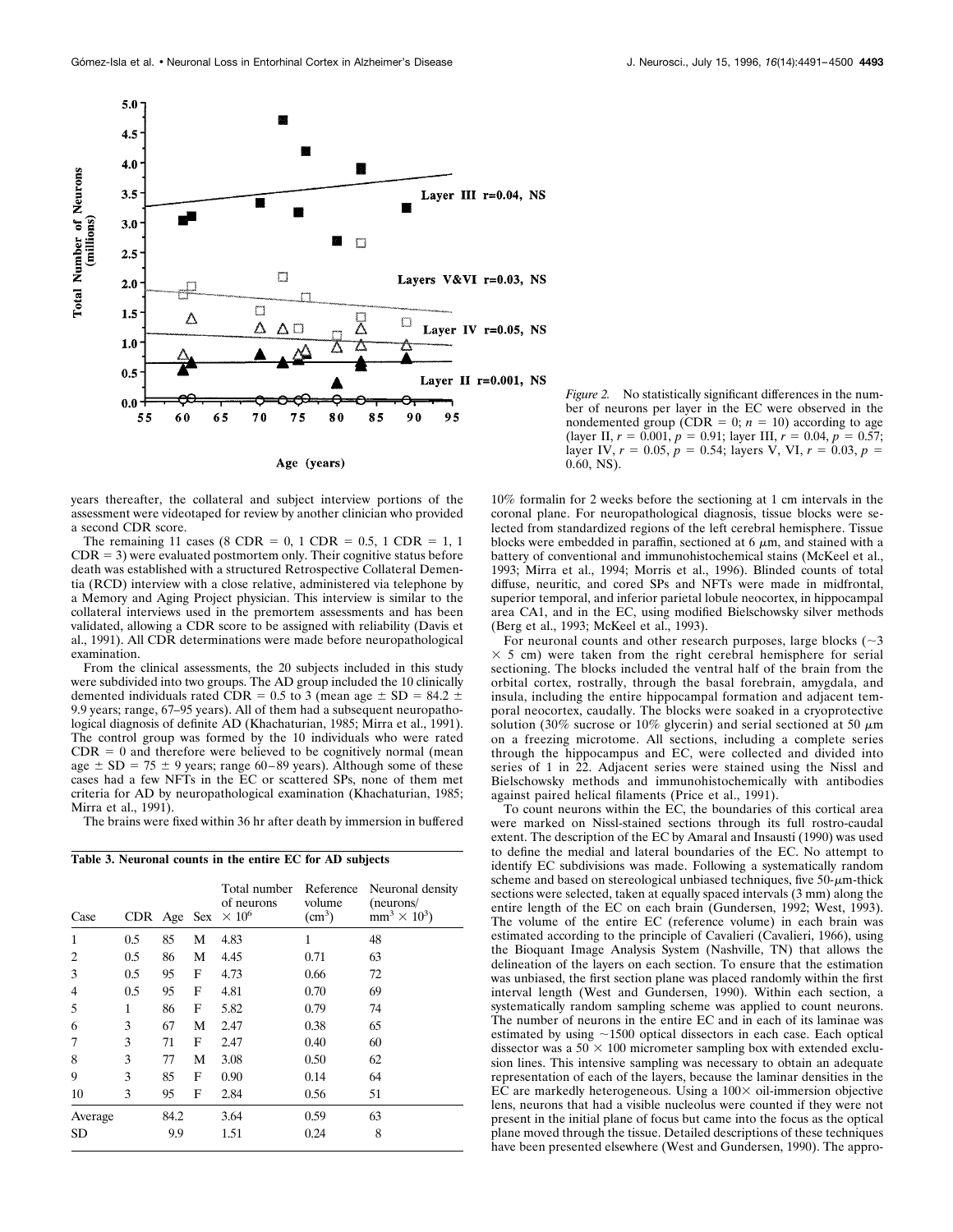|         |      |         | Number of neurons $\times 10^6$ |      |                             |              |  |  |  |
|---------|------|---------|---------------------------------|------|-----------------------------|--------------|--|--|--|
| Case    | CDR. | Laver I |                                 |      | Layer II Layer III Layer IV | Layers V, VI |  |  |  |
| 1       | 0.5  | 0.014   | 0.36                            | 3.71 | 0.60                        | 1.46         |  |  |  |
| 2       | 0.5  | 0.022   | 0.22                            | 2.61 | 0.56                        | 1.04         |  |  |  |
| 3       | 0.5  | 0.022   | 0.19                            | 2.63 | 0.52                        | 1.37         |  |  |  |
| 4       | 0.5  | 0.025   | 0.36                            | 2.65 | 0.76                        | 1.00         |  |  |  |
| 5       | 1    | 0.021   | 0.28                            | 3.11 | 0.63                        | 1.78         |  |  |  |
| 6       | 3    | 0.010   | 0.14                            | 1.16 | 0.57                        | 0.59         |  |  |  |
| 7       | 3    | 0.003   | 0.11                            | 1.15 | 0.44                        | 0.77         |  |  |  |
| 8       | 3    | 0.013   | 0.05                            | 1.89 | 0.18                        | 0.94         |  |  |  |
| 9       | 3    | 0.010   | 0.014                           | 0.61 | 0.05                        | 0.21         |  |  |  |
| 10      | 3    | 0.016   | 0.12                            | 1.33 | 0.34                        | 1.00         |  |  |  |
| Average |      | 0.02    | 0.18                            | 2.09 | 0.47                        | 1.02         |  |  |  |
| SD      |      | 0.007   | 0.12                            | 1.01 | 0.22                        | 0.45         |  |  |  |

#### **Table 4. Neuronal counts per lamina for AD subjects**

priateness of the sampling scheme chosen was evaluated by calculating the precision of the estimates made in each individual, expressed as the coefficient of error (CE) as described previously (West and Gundersen, 1990). In all cases, the  $\overline{\text{CE}}$  was <0.06, suggesting that a minimal amount of variance in the counts is from the technique. The estimation of total number was performed by multiplying the volume density of neurons in the layers by the volume of the layers. All counts were carried out by one examiner (T.G.I.) without knowledge of the age, gender, or neuropathogical status of the material being analyzed.

NFTs and SPs were mapped from the immunostained or Bielschowskystained 50  $\mu$ m frozen sections with the aid of a microscope digitizer coupled to a computer, as described previously (Price et al., 1991). The computerized maps then were transferred to a computer-aided design program, and the boundaries of brain structures were added. The density of tangles and plaques within the EC as a whole was measured by outlining the EC and then measuring the area and counting the number of items within it.

Statistical comparison of neuron number (in each layer) to age among controls was by linear regression analyses. Comparison of neuronal number, density, and volume in each layer in AD compared with controls was by ANOVA. Comparison of neuronal number to NFT density and SP density was made by rank ordering the cases and comparing the rank orders by Spearman rank correlation coefficient, because the NFT and SP counts were obtained at a representative level rather than throughout the entire anterior–posterior extent of the EC. Differences were considered to be significant if  $p < 0.05$ .

## **RESULTS**

## **Neuron number in the EC is unchanged in cognitively normal aging**

We first examined whether a change in neuronal number occurs with increasing age in individuals who are believed to be cognitively normal (CDR  $= 0$ ). When the number of neurons in the entire EC and in each lamina was compared within this group  $(n = 10)$ , no statistically significant differences were observed according to age (Tables 1, 2).The total number of neurons in the EC, as well as neuronal densities and volumes, remained stable between the sixth and ninth decades (Fig. 1). When the same parameters were estimated per layer, again the analysis showed no significant change in number of neurons with increasing age in the nondemented group (Fig. 2).

## **Neuron number in the EC is decreased substantially in AD**

The averages of the total number of neurons in the entire EC and in each lamina, along with neuronal densities and reference volumes corresponding to each CDR category in the AD group, are shown in Tables 3 and 4. A highly significant difference was



*Figure 3.* The average total number of neurons in the EC was reduced by  $48\%$  in the AD group ( $n = 10$ ) when compared with the nondemented group  $(n = 10)$   $(p < 0.001)$ .

observed when the AD group as a whole was compared with the nondemented group. The average total number of neurons in the EC was 3.64  $\pm$  1.51  $\times$  10<sup>6</sup> in AD versus 6.91  $\pm$  1.13  $\times$  10<sup>6</sup> in controls. The difference represents a 48% reduction in total number of EC neurons in the AD group compared with controls  $(p < 0.001)$  (Fig. 3). The volume of the EC in AD was  $\sim 40\%$  less than controls ( $p < 0.001$ ) (Fig. 4). When volume densities were compared, only layer II reached statistical significance,  $4.4 \times 10^3$ versus  $7.3 \times 10^3$  neurons/mm<sup>3</sup> ( $p < 0.001$ ). No significant differences were found in terms of neuronal densities in the remaining layers, suggesting that density measures are not as sensitive as estimates of total neuronal number in identifying neuronal loss.

Significantly fewer neurons were present in each layer in the AD group (Fig. 5). The degree of neuronal change in layer II was



*Figure 4.* The volume of the EC was reduced by 40% in the AD group  $(n = 10)$  when compared with the nondemented group  $(n = 10)$  $(p < 0.001)$ .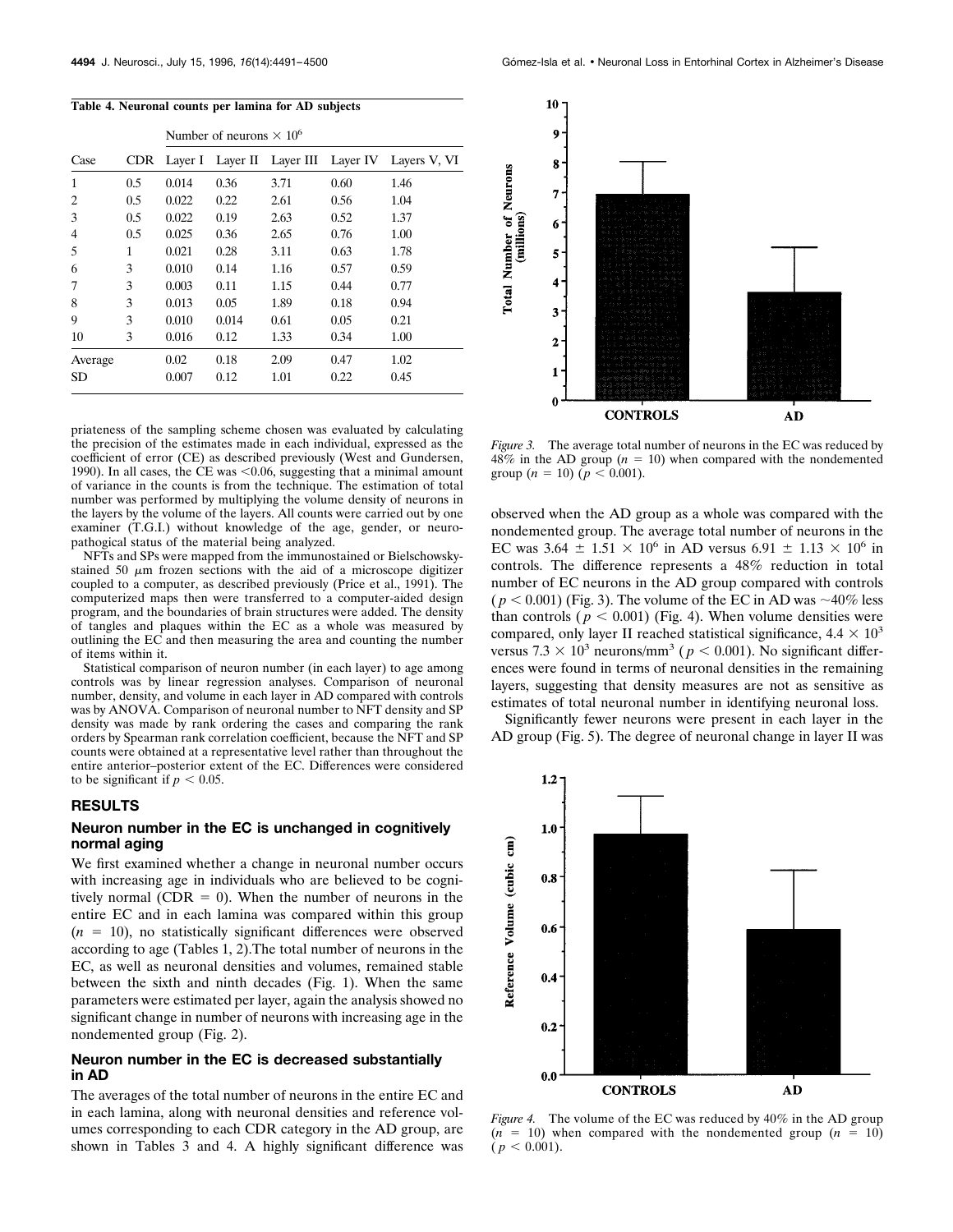

*Figure 5.* Significant decreases in neuronal number were present in all layers of EC in the AD brains  $(n = 10)$  when compared with the nondemented group  $(n = 10)$ . Decrease in cell number in the AD group was highest in layer II compared with other layers (layer II,  $72\%, p <$ 0.001; layer III, 41%,  $p < 0.01$ ; layer IV, 55%,  $p < 0.001$ ; layers V, VI,  $40\%, p < 0.01$ ).

substantially larger than in any other layer (layer II,  $72\%, p <$ 0.001; layer III,  $41\%, p < 0.01$ ; layer IV,  $55\%, p < 0.001$ ; layers V, VI,  $40\%, p < 0.01$ ).

## **Neuronal number decreased most dramatically in layers II and IV in very mild AD**

Neuronal number decreased from 68% of control values in the  $CDR = 0.5$  subgroup to 31% of control in the CDR = 3 subgroup (Fig. 6). The same correlation between the severity of neuronal loss and CDR score was observed when individual laminae were analyzed in AD brains. Layer II followed by layer IV showed the highest and earliest rates of neuronal depopulation. For example, in layer II there were  $647,360 \pm 143,220$  in controls, decreasing 57% to 282,290  $\pm$  90,460 neurons in the individuals with the mildest cognitive deterioration (CDR =  $0.5$ ,  $n = 4$ ), and decreasing further to  $85,130 \pm 50,260$ , only 13% of control, in the most severe cases (CDR = 3,  $n = 5$ ). In layer IV, a 41% decrease from the number of neurons in the CDR  $= 0$  group was estimated in the CDR  $= 0.5$  subgroup, and a 69% decrease was observed in the  $CDR = 3$  subgroup. The remaining layers all together (I, III, V,



*Figure 7.* The number of neurons in the EC of AD brains  $(n = 10)$ compared with  $CDR = 0$  controls ( $n = 10$ ), negatively correlated with clinical severity of dementia in all layers. Layers II and IV, in particular, showed the highest and earliest changes. In layer II, a difference of 57% was estimated in the CDR =  $0.5$  subgroup ( $n = 4$ ) and 87% in the CDR = 3 subgroup ( $n = 5$ ). In layer IV, differences of 41 and 69%, respectively, were estimated in the same CDR subgroups.

and VI) showed a 25% decrease from control levels in the CDR  $=$ 0.5 subgroup and 63% decrease from control levels in the CDR  $=$ 3 subgroup (Fig. 7).

## **Neuronal changes paralleled NFTs and plaque neuritic formation but not amyloid deposition**

We also compared EC neuron number to NFT and SP densities in the same cortex (Tables 5, 6). Figure 8 represents maps of NFTs in the EC and CA1 zone of the hippocampus of representative cases of each CDR category (CDR =  $0, 0.5,$  and 3). In general, NFTs were predominant in layers II and IV with fewer numbers in III, V, and VI, whereas SPs were more scattered, although amyloid plaques tended to occur in layer III. A significant negative correlation between the number of neurons and the degree of NFTs  $(Z = -2.24, p = 0.02)$  and neuritic plaques was observed  $(Z = -2.44, p = 0.01)$  (Figs. 9 and 10*b*), but no significant correlation was found between either of these two parameters and the number of total SPs  $(Z = -0.17, p = 0.86, NS)$  or diffuse plaque subpopulations in the same area  $(Z = 1.72, p = 0.09)$ (Fig. 10*a*,*c*).



*Figure 6.* The number of neurons in the EC in the AD group  $(n = 10)$  compared with CDR = 0 controls  $(n = 10)$ , correlated with the clinical severity of dementia. The difference increased from 32% in the CDR = 0.5 subgroup ( $n =$ 4) to 69% in the CDR = 3 subgroup ( $n = 5$ ).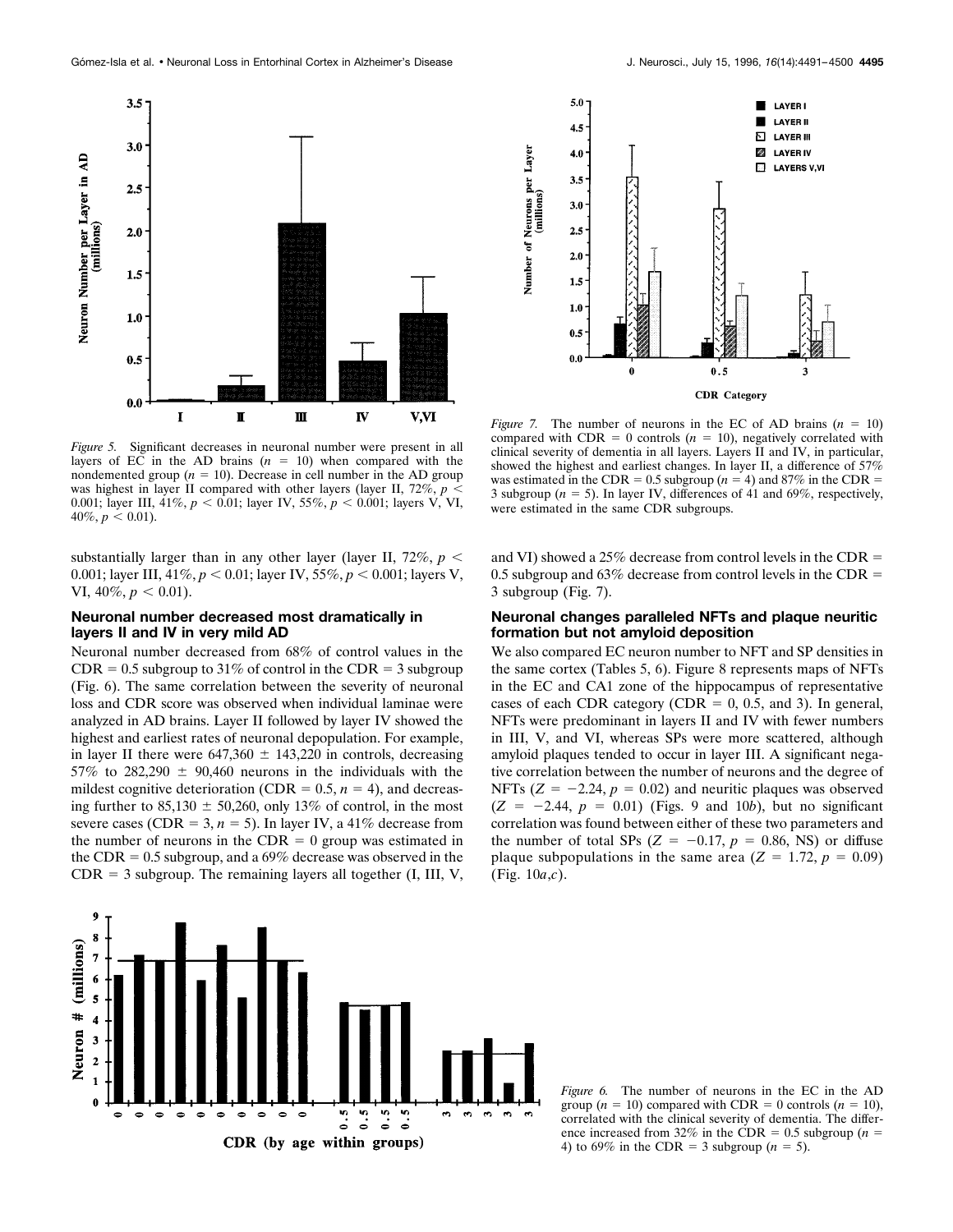|  |  |  | Table 5. Tangle and plaque densities for control subjects |
|--|--|--|-----------------------------------------------------------|
|  |  |  |                                                           |

|         |     |     | Plaque and tangle densities $(no./mm^2)$ |            |           |            |                               |          |  |  |  |
|---------|-----|-----|------------------------------------------|------------|-----------|------------|-------------------------------|----------|--|--|--|
|         |     |     | <b>Hippocampus</b><br>(CA1)              |            |           | Entorhinal | Lateral<br>temporal<br>cortex |          |  |  |  |
| Case    | Sex | Age | SP                                       | <b>NFT</b> | <b>SP</b> | <b>NFT</b> | SP                            | NFT      |  |  |  |
| $CRD-0$ |     |     |                                          |            |           |            |                               |          |  |  |  |
| 1       | F   | 60  | $\theta$                                 | 0.4        | $\theta$  | 1.5        | $\theta$                      | $\theta$ |  |  |  |
| 2       | М   | 61  | $\theta$                                 | N/A        | $\theta$  | N/A        | $\theta$                      | N/A      |  |  |  |
| 3       | F   | 70  | $\theta$                                 | 14.4       | 2.3       | $\theta$   | $\theta$                      | $\theta$ |  |  |  |
| 4       | F   | 73  | $\theta$                                 | N/A        | $\theta$  | N/A        | $\theta$                      | N/A      |  |  |  |
| 5       | F   | 75  | $\theta$                                 | 0.1        | $\Omega$  | 8.7        | $\theta$                      | $\theta$ |  |  |  |
| 6       | F   | 76  | 0.1                                      | 16.8       | $1.1\,$   | 3.7        | 0.6                           | 0.1      |  |  |  |
| 7       | М   | 80  | $\theta$                                 | 5.2        | $\theta$  | 16.1       | 0.1                           | 0.1      |  |  |  |
| 8       | М   | 83  | $\theta$                                 | 1.3        | $\theta$  | 3.4        | 0.4                           | $\theta$ |  |  |  |
| 9       | F   | 83  | 0.3                                      | 0.1        | 7.1       | 0.9        | 5.0                           | $\theta$ |  |  |  |
| 10      | М   | 89  | $\theta$                                 | 35.3       | 0.5       | 37.6       | 0.2                           | 0.1      |  |  |  |

N/A, Not available.

## **DISCUSSION**

The individuals included in this study were highly selected cases. Half of them were carefully assessed cognitively intact subjects, and four others had very mild stages of dementia. Although the number and age span of the cases limit generalization of the findings, the following four major conclusions can be drawn from the data: (1) There are  $\sim$ 7 million neurons in the adult human EC. No significant loss of neurons in the EC is detectable in cognitively normal subjects between the sixth and ninth decades of life. (2) There is, by contrast, a very severe neuronal loss in the EC even in very mild AD cases that are at the threshold for clinical detection of dementia. This neuronal loss is so marked that it must have started well before onset of clinical symptoms. (3) The most dramatic neuronal loss selectively targets layers II and IV of EC, paralleling the known susceptibility of cells in these layers for NFT formation. As the clinical severity of dementia progresses,

**Table 6. Tangle and plaque densities for AD subjects**

|            |   |         | Plaque and tangle densities $(no/mm2)$ |                    |           |            |                               |      |
|------------|---|---------|----------------------------------------|--------------------|-----------|------------|-------------------------------|------|
|            |   |         | (CA1)                                  | <b>Hippocampus</b> |           | Entorhinal | Lateral<br>temporal<br>cortex |      |
| Case       |   | Sex Age | <b>SP</b>                              | NFT                | <b>SP</b> | NFT        | <b>SP</b>                     | NFT  |
| AD CDR-0.5 |   |         |                                        |                    |           |            |                               |      |
| 1          | М | 85      | 6.7                                    | 6.5                | 5.9       | 17.7       | 17.7                          | 0.4  |
| 2          | М | 86      | 7.7                                    | 55.7               | 19.1      | 42.4       | 18.3                          | 2.4  |
| 3          | F | 95      | 0.2                                    | 9.3                | 6.5       | 29.7       | 13.7                          | 0.2  |
| 4          | F | 95      | 2.6                                    | 21.5               | 13.3      | 48.4       | 25.0                          | 5.0  |
| AD CDR-1   |   |         |                                        |                    |           |            |                               |      |
| 5          | F | 86      | 9.7                                    | 6.1                | 14.3      | 4.2        | 5.7                           | 0.0  |
| AD CDR-3   |   |         |                                        |                    |           |            |                               |      |
| 6          | М | 67      | 12.2                                   | 66.4               | 15.7      | 110.6      | 37.9                          | 52.5 |
| 7          | F | 71      | 8.8                                    | 143.0              | 11.1      | 111.1      | 22.0                          | 53.2 |
| 8          | М | 77      | 7.4                                    | 12.7               | 9.7       | 25.4       | 45.0                          | 0.3  |
| 9          | F | 85      | 6.2                                    | 40.5               | 16.3      | N/A        | 16.9                          | 33.7 |
| 10         | F | 95      | 10.4                                   | 43.1               | 15.7      | 42.0       | 22.9                          | 9.3  |
|            |   |         |                                        |                    |           |            |                               |      |

CDR, Clinical dementia rating, where CDR-0.5 indicates questionable dementia; N/A, not available.

the remaining layers of EC also are affected. (4) The degree of neuronal loss in the EC parallels the incidence of NFTs and neuritic plaques, but not to diffuse plaques without neuritic changes.

Although individual variations were observed in our study, the neuronal population in the EC, one of the regions that is known to be vulnerable to AD changes, remained stable in nondemented individuals between the sixth and ninth decades. Falkai et al. (1988) reported comparable results in a group of 11 younger control cases. Trillo and Gonzalo (1992) also found no significant neuronal loss in the lateral area of the EC in 17 cases from age 35 to 75 years. Although these two latter studies used counting procedures and sampling schemes that differ from ours, their results are congruent with the data presented in this series and support the conclusion that substantial neuronal loss does not occur in the EC during healthy aging. Lippa et al. (1992), using optical dissectors in single sections, showed no loss in EC in 10 nondemented cases between ages 42 and 87 years, although a 31-year-old subject had higher numbers and a 97-year-old subject had lower numbers. Losses in layer II were over 90% in nine AD patients, similar to our data. Losses of  $\sim 75\%$  of EC neurons in AD were reported by Fukutani et al. (1995). In contrast to these data, Heinsen et al. (1994) reported an age-related neuronal loss of 26 –39% in EC among 22 individuals between 18 and 86 years of age. The apparent discrepancy with the present results could be in part attributable to case-selection procedures that may have resulted in contamination by unsuspected early AD cases. In addition, Heinsen et al. counted only partial thickness of thick histological sections, potentially creating variability attributable to differential shrinkage during the staining and mounting procedures of frozen sections.

Based on the same stereological unbiased methods used in the present study, West et al. (1994) recently reported no change in neuron number in several hippocampal subfields in normal aging, although they did detect neuronal loss in the dentate hilus and subiculum. This pattern of loss contrasted with loss primarily in the CA1 hippocampal region in AD brains. Both our results and those of West et al. (1994) reinforce the idea that there is a selective pattern of neuronal vulnerability in AD that contributes to memory impairments: CA1 zone of the hippocampus (West et al., 1994) and layers II and IV of EC (our study). The fact that neuronal loss does not occur in these regions during the normal aging process is consistent with the hypothesis that AD and aging are not part of a continuous spectrum and suggests that normal aging and AD can be differentiated from a neuropathological perspective.

The marked EC alterations in layers II and IV in clinically mild AD highlight the relative selective vulnerability of these lamina. It seems likely that these changes disrupt the recently described modular organization of the EC and, hence, its contribution to memory-related neural systems (Solodkin and Van Hoesen, 1996). It is important to note that NFTs in these clinically mild cases also occur in the CA1–subiculum of the hippocampus, the perirhinal cortex, inferior temporal gyrus, the amygdala and posterior parahippocampal gyri, cholinergic basal forebrain, and dorsal raphe, although in general to a less dramatic extent than layer II of the EC (Arriagada et al., 1992a). It is likely that neuronal loss occurs in these areas as well, and that the net result of these multiple lesions in memory-related structures accounts for the impairment in explicit memory function that occurs as an early symptom in AD (Locascio et al., 1995). In contrast to the marked loss of neurons in EC in patients with very mild dementia, how-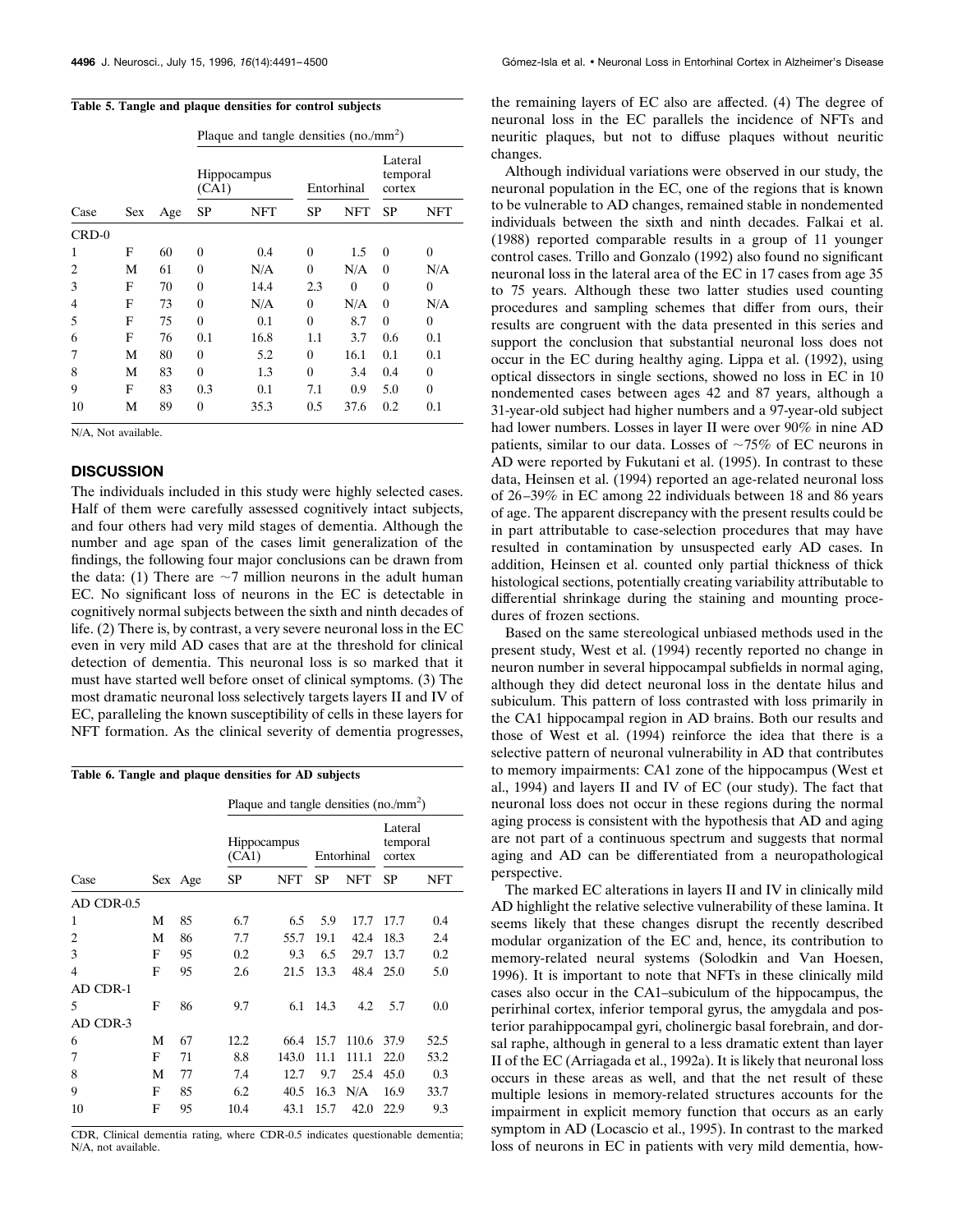



*Figure 9.* The rank order of cases for NFT density in the EC was negatively correlated with the number of neurons (Spearman rank correlation test  $n =$  $17, Z = 3.40, p < 0.001$ ). We also calculated the relationship between the rank order of NFT densities and the number of neurons in the AD group alone  $(n = 9, Z = -2.24, p = 0.02)$ . The graph represents data from nine AD brains. In one case, the PHF-1 immunostaining for NFTs was not available.

*Figure 8.* The topographical distribution of NFTs assessed by PHF-1 immunostaining (Price et al., 1991) in the EC and CA1 zone of the hippocampus is illustrated in each CDR category (CDR =  $0, 0.5$ , and 3).

ever, our recent studies in the superior temporal sulcus (STS) association cortex suggest that the STS does not undergo neuronal loss until a much later point in the disease process, when clinical symptoms of a more advanced dementia are present (Hyman et al., 1995). In accord with this, preliminary study of the STS in the  $CDR = 0.5$  patients in this study shows no difference in STS neuron number compared with nondemented controls. Ultimately, the number of STS neurons decreases by  $\sim 50\%$  in advanced AD (Hyman et al., 1995).

The fact that the number of layer II neurons in the EC is fewer than half of the control neuronal population at a time when only mild or questionable clinical symptoms of AD become apparent supports the idea of a large functional reserve in memory-related neural systems and is consistent with a presymptomatic phase of AD. Clinical studies have suggested that subtle cognitive changes might be present for years before dementia can be detected reliably (Linn et al., 1995). It is likely that a threshold of neuronal loss in the entorhinal region, along with accompanying alterations in other memory-related structures, must be reached before memory impairment becomes detectable clinically. On the other hand, neuronal loss in layer II may well be maximal at a time when global dementia rating scales reflect a moderate level of impairment. The concept of such a substantial loss of EC neurons before AD symptoms occur may be analogous to the observation that very substantial neuronal losses are present in the substantia nigra before extrapyramidal symptoms become apparent in Parkinson's disease (Hirsch et al., 1988).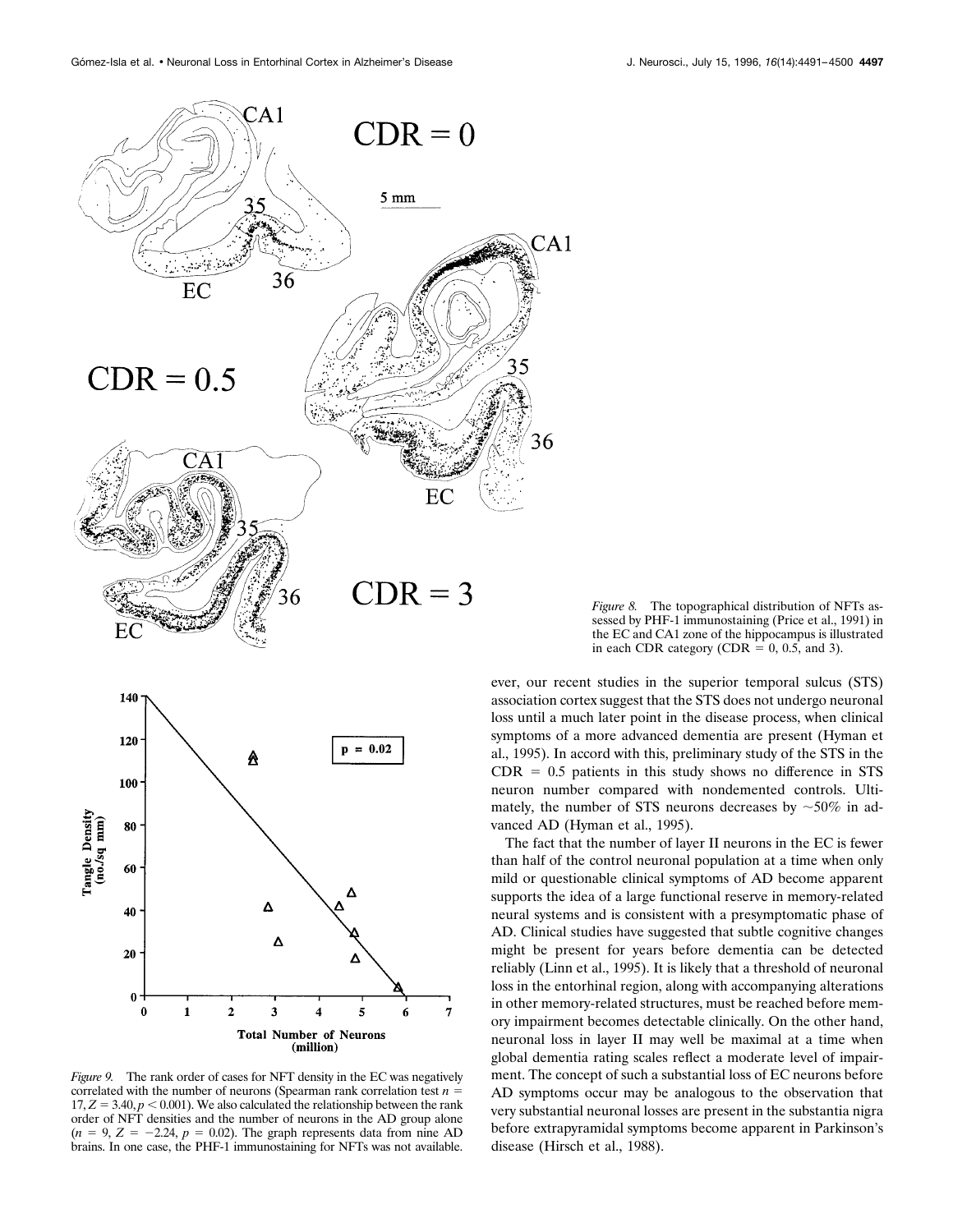$\circ$ 

 $\circ$ 

 $\circ$ 

3

 $\overline{2}$ 

 $p = 0.01$ 

 $\circ$ 

8

4

**Total Number of Neurons** 

(millions)

5

O

6

7

O



The neuronal loss in the entire EC is accompanied by a parallel reduction of its volume, pointing to an associated loss of the neuropil, presumably including synapses. Absolute synaptic loss is more difficult than neuronal number to analyze, in part because of the plastic renormalization of synaptic densities and the enlargement of the remaining synaptic profiles (Coleman and Flood, 1988; De Kosky and Scheff, 1990). However, there is a close correlation between loss of synapses and synaptophysin immunostaining and cognitive deterioration (Terry et al., 1991), and perhaps the neuronal loss we highlight contributes to the synaptic alterations that have been observed in the hippocampal formation (Hamos et al., 1989; Cabalka et al., 1992; Samuel et al., 1994).

In addition to the estimate of total neurons in the EC, we calculated the results obtained when we used only a single section (at the level of the uncal hippocampus) from each case. The same trends are apparent even sampling from only a single section, but

*Figure 10. a*, Total SP density (neuritic and cored plus diffuse plaques), as assessed from a Bielschowsky-stained section in the EC, did not correlate with number of neurons in AD brains  $(n = 10)$ (Spearman rank correlation test;  $Z = -0.17$ ,  $p = 0.86$ , NS). *b*, The density of neuritic and cored plaques in the EC of AD brains  $(n = 10)$ , as assessed from a Bielschowsky-stained section, negatively correlated with the number of neurons (Spearman rank correlation test;  $Z =$  $-2.44$ ,  $p = 0.01$ ). *c*, The density of diffuse plaques in the EC of AD brains  $(n = 10)$ , as assessed from a Bielschowsky-stained section, did not correlate with the number of neurons (Spearman rank correlation test;  $Z = 1.72$ ,  $p = 0.09$ , NS).

because this estimate does not take into account atrophy in the anterior–posterior direction, the degree of loss in the AD cases is underestimated. For example, had we used data from only one section, rather than a 32% decrement in EC in the CDR 0.5 cases, we would have calculated only a 23% decrease in comparison to the average of the 10 controls. This result may be of practical use in the design of future stereologically based experiments in human cortices, given the difficulty of obtaining serial sections throughout an entire structure in the human brain.

The results of this study show that the amount of neuronal loss in the EC in AD brains parallels neuritic changes, including tangle formation and neuritic plaques. In contrast, no correlation is found between cell loss and amyloid deposition in diffuse plaques or in total plaques. These observations are in agreement with previous morphometric studies in other brain regions suggesting a strong correlation of NFTs with clinical symptoms, but a less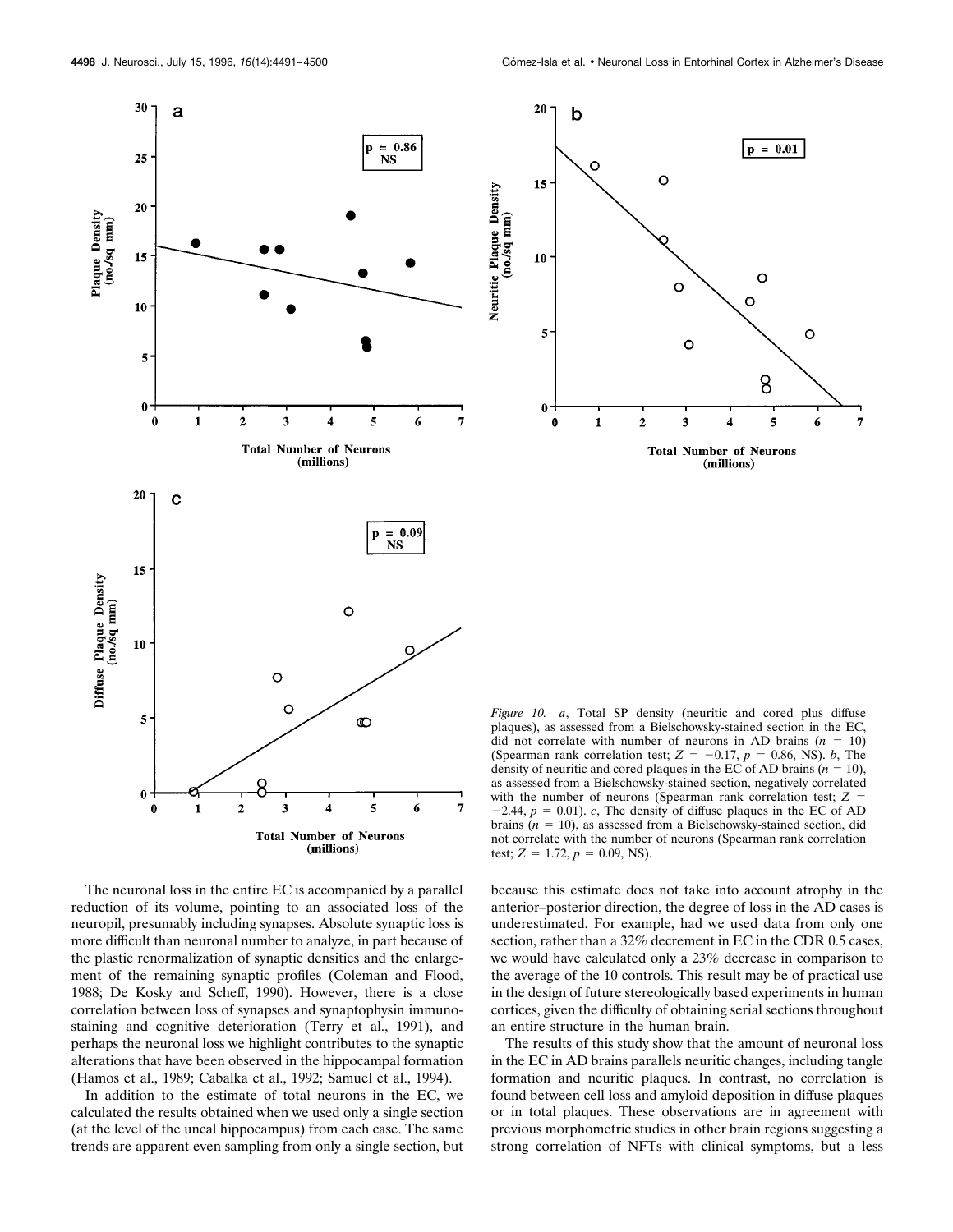strong or no relationship between the number of amyloid SPs and the duration or severity of illness (Price et al., 1991; Terry et al., 1991; Arriagada et al., 1992a; Berg et al., 1993; Bouras et al., 1993; Hyman et al., 1993; Nagy et al., 1995; Gómez-Isla et al., 1996). These observations suggest that a simple and direct correlation between  $\Delta\beta$  deposition and neurotoxicity is unlikely. Given the relationship between tangle formation and cell loss, it is surprising, at first glance, that cell loss does not increase as a function of age, because there is an age-related increase in tangles, in the absence of dementia (Price, 1991; Arriagada et al., 1992b; Price, 1993). However, immunohistochemical stains for NFTs make the presence of several dozen NFTs in a cortical area quite obvious, whereas neuronal loss must be much more substantial before it can be detected.

In summary, we demonstrate that neuronal loss does not occur in the EC in the cognitively intact elderly, whereas there is a selective and very dramatic loss of neurons in the same region even at the mildest stages of dementia in AD. This finding supports a model in which AD and normal aging are not part of a continuum and can be differentiated both anatomically and clinically. The results highlight the need to develop new diagnostic tests to predict the presymptomatic and very mild stages of AD before massive neuronal loss in select neural populations has occurred, when therapeutic intervention might be most effective.

## **REFERENCES**

- Amaral DG, Insausti R (1990) Hippocampal formation. In: The human nervous system (Paxinos G, ed), pp 19 –31. San Diego: Academic.
- Arnold SE, Hyman BT, Flory J (1991) The topographical and neuroanatomical distribution of neurofibrillary tangles and neuritic plaques in cerebral cortex of patients with Alzheimer's disease. Cereb Cortex 1:103–116.
- Arriagada PV, Growdon JH, Hedley-Whyte ET, Hyman BT (1992a) Neurofibrillary tangles but not senile plaques parallel duration and severity of Alzheimer's disease. Neurology 42:631-639.
- Arriagada PV, Marzloff K, Hyman BT (1992b) Distribution of Alzheimer-type pathological changes in nondemented elderly matches the pattern in Alzheimer's disease. Neurology 42:1681–1688.
- Ball MJ (1977) Neuronal loss, neurofibrillary tangles and granulovacuolar degeneration in the hippocampus with ageing and dementia. A quantitative study. Acta Neuropathol (Berl) 37:111–118.
- Bartus RT, Dean RLI, Beer B, Lippa AS (1982) The cholinergic hypothesis of geriatric memory dysfunction. Science 217:408 – 414.
- Berg L (1988) The clinical dementia rating (CDR). Psychopharmacol  $\overline{\text{Bulk 24:637-639}}$ .
- Berg L, Hughes CP, Coben LA (1982) Mild senile dementia of Alzheimer type: research diagnostic criteria, recruitment, and description of a study population. J Neurol Neurosurg Psychiatry 45:962-968.
- Berg L, McKeel Jr DW, Miller JP (1993) Neuropathologic indexes of Alzheimer's disease in demented and nondemented persons aged 80 years and older. Arch Neurol 50:349 –358.
- Blessed G, Tomlinson BE, Roth M (1968) The association between quantitative measures of dementia and of senile change in the cerebral grey matter of elderly subjects. Br J Psychiatry 114:797– 811.
- Bouras C, Hof PR, Morrison JH (1993) Neurofibrillary tangle densities in the hippocampal formation in a non-demented population define subgroups of patients with differential early pathological changes. Neurosci Lett 153:131–135.
- Braak H, Braak E (1991) Neuropathological staging of Alzheimer related changes. Acta Neuropathol 82:239 –259.
- Brayne C, Calloway P (1988) Normal ageing, impaired cognitive function and senile dementia of the Alzheimer's type: a continuum? Lancet 1:1265–1267.
- Cabalka LM, Hyman BT, Goodlett CR (1992) Alteration in the pattern of nerve terminal protein immunoreactivity in the perforant pathway in Alzheimer's disease and in rats after entorhinal lesions. Neurobiol Aging 13:283–291.
- Cavalieri B (1966) Geometria degli indivisibili. Torino: Unione Tipografico, Editrice.
- Coleman PD, Flood DG (1987) Neuron numbers and dendritic extent in normal aging and Alzheimer's disease. Neurobiol Aging 8:521–545.
- Coleman PD, Flood DG (1988) Is dendritic proliferation of surviving neurons a compensatory response to loss of neighbors in the aging brain? In: Brain injury and recovery (Finger S, Levere TE, Almli CR, Stein DG, eds), pp 235–247. New York: Plenum.
- Davis PB, White H, Price JL (1991) Retrospective postmortem dementia assessment. Validation of a new clinical interview to assist neuropathologic study. Arch Neurol 48:613-617.
- Dayan AD (1970) Quantitative histological studies in the aged human brain. I. Senile plaques and neurofibrillary tangles in "normal" patients. Acta Neuropathol (Berl) 16:85–94.
- DeKosky ST, Scheff SW (1990) Synapse loss in frontal cortex biopsies in Alzheimer's disease: correlation with cognitive severity. Ann Neurol 27:457– 464.
- Delaere P, Duyckaerts C, Masters C (1990) Large amounts of neocortical beta A4 deposits without neuritic plaques nor tangles in a psychometrically assessed, non-demented person. Neurosci Lett 166:87–93.
- Drachman DA (1983) How normal aging relates to dementia: a critique and classification. In: Aging of the brain, Vol 22, Aging (Samuel D, Algeri S, Gershon S, eds), pp 19 –31. New York: Raven.
- Drachman DA (1994) If we live long enough, will be all demented? Neurology 44:1563–1565.
- Faber-Langendoen K, Morris JC, Knesevich JW (1988) Aphasia in senile dementia of the Alzheimer type. Ann Neurol 23:365–370.
- Falkai P, Bogerts B, Rozumek M (1988) Limbic pathology in schizophrenia: the entorhinal region: a morphometric study. Biol Psychiatry 24:515–521.
- Fukutani Y, Kobayashi K, Nakamura I (1995) Neurons, intracellular and extracellular neurofibrillary tangles in subdivisions of the hippocampal cortex in normal ageing and Alzheimer's disease. Neurosci Lett 200:57– 60.
- Gómez-Isla T, West HL, Rebeck GW (1996) Clinical and pathological correlates of Apolipoprotein E <sup>e</sup>4 in Alzheimer disease. Ann Neurol 39:62–70.
- Gundersen HJG (1992) Stereology: the fast lane between neuroanatomy and brain function or still only a tightrope? Acta Neurol Scand 137:8 –13.
- Hamos JE, DeGennaro LJ, Drachman DA (1989) Synaptic loss in Alzheimer's disease and other dementias. Neurology 39:355–361.
- Heinsen H, Henn R, Eisenmenger W (1994) Quantitative investigations on the human entorhinal area: left-right asymmetry and age related changes. Anat Embryol (Berl) 190:181–194.
- Hirsch E, Graybiel AM, Agid YA (1988) Melanized dopaminergic neurons are differentially susceptible to degeneration in Parkinson's disease. Nature 334:345–348.
- Hof PR, Bierer LM, Perl DP (1992) Evidence of early vulnerability of the medial and inferior aspects of the temporal lobe in an 82-year-old patient with preclinical signs of dementia. Regional and laminar distribution of neurofibrillary tangles and senile plaques. Arch Neurol 49:946 –953.
- Hof PR, Bouras C, Perl DP (1995) Age-related distribution of neuropathological changes in the cerebral cortex of patients with Down syndrome. Quantitative regional analysis and comparison with Alzheimer's disease. Arch Neurol 52:379 –391.
- Hughes CP, Berg L, Danzier WL (1982) A new clinical scale for the staging of dementia. Br J Psychiatry 140:566 –572.
- Hyman BT, Van Hoesen GW, Damasio AR, Barnes CL (1984) Alzheimer's disease: cell specific pathology isolates the hippocampal formation in Alzheimer's disease. Science 225:1168 –1170.
- Hyman BT, Van Hoesen GW, Kromer LJ, Damasio AR (1986) Perforant pathway changes and the memory impairment of Alzheimer's disease. Ann Neurol 20:472– 481.
- Hyman BT, Marzloff K, Arriagada PV (1993) The lack of accumulation of senile plaques or amyloid burden in Alzheimer's disease suggests a dynamic balance between amyloid deposition and resolution. J Neuropathol Exp Neurol 52:594 – 600.
- Hyman BT, West HL, Gómez-Isla T (1995) Quantitative neuropathology in Alzheimer's disease: neuronal loss in high-order association cortex parallels dementia. In: Research advances in Alzheimer's disease and related disorders (Iqbal K, Mortimer JA, Winblad B, Wisniewski HM, eds), pp 453– 460. New York: Wiley.
- Khachaturian ZS (1985) Diagnosis of Alzheimer's disease. Arch Neurol 42:1097–1105.